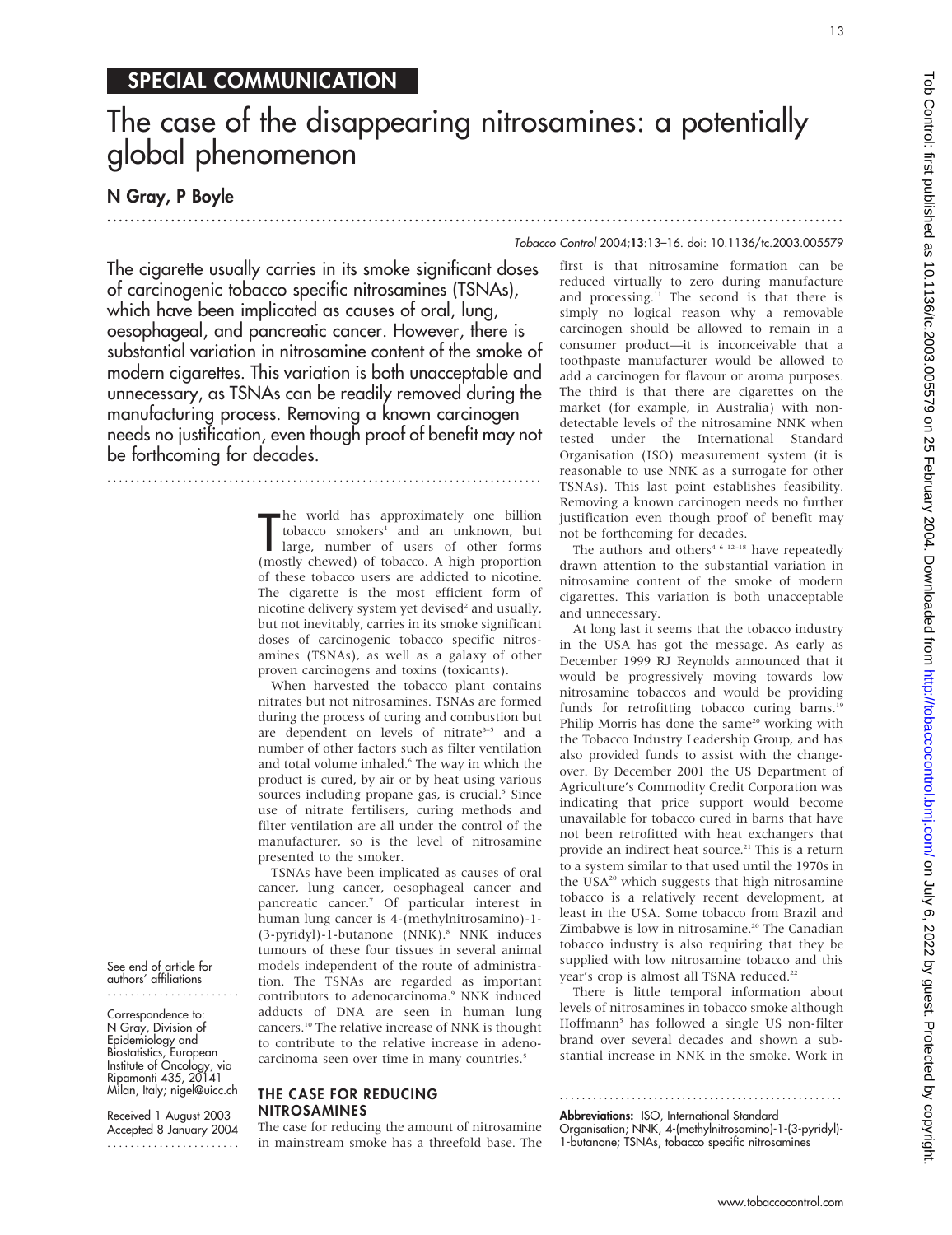

Figure 1 NNK levels (ng/cigarette), ISO measurement, in 15 popular Australian brands.

the late '80s and early '90s revealed a wide variation in yields of NNK from undetectable levels up to 400–500 ng per cigarette4 in the smoke of cigarettes from a variety of countries. Analysis of a single brand (Marlboro) purchased in 1996 in 30 countries<sup>12</sup> showed a ninefold variation in NNK between 36 ng and 326 ng per cigarette. These results were all obtained using the ISO measurement system (puff volume of 35 ml every 60 seconds to a butt length of 23 mm).

Recent brand specific data from Australia, tested by the ISO method in 2001, is shown in fig 1. This shows mainstream smoke levels of NNK for 15 popular Australian brands.23 Five brands show undetectable levels and the highest found in this sample was 41 ng per cigarette.

Data from Canada<sup>24</sup> for a sample of 27 brands tested by the ISO method had a range of NNK between 21–51 ng per cigarette. A summary of these data is presented in table 1, together with the levels of NNK found when the same sample was tested by the ''intense'' system devised by Health Canada (puff volume of 55 ml at a frequency of 30 seconds with all ventilation holes blocked).<sup>25</sup>.

It is clear from the Australian data in table 1 that it would be feasible now to set an ISO tested limit for NNK of zero

(effectively less than 4 ng per cigarette) for cigarettes, or of 40 ng/cigarette if the intense method of testing is used. One third of the sample meets this standard already, and what is possible for five brands is possible for all, if regulations prescribe it.

Consideration of this change in industry behaviour, and this limited data, gives rise to a number of public health questions.

#### IS THE ISO TESTING SYSTEM A SUITABLE BASIS FOR COMPARISON?

The answer to this is obviously no. There are two major issues relevant to the ISO testing system.

The first is that the test is seriously misleading to the consumer<sup>26–30</sup> and serves the tobacco industry's interests in sustaining misleading descriptors such as ''light'' and ''mild''. It is a matter of urgency that the current misinformation be removed from the pack and that a more accurate and realistic alternative is found to indicate likely toxicant yields from cigarettes.

The second issue is that regulation of toxicants, and particularly nitrosamines, is also urgent. For regulatory

| Table 1 Levels of NNK per cigarette, mainstream smoke, as determined by ISO testing<br>and the intense testing system devised by Health Canada. |           |         |      |                       |
|-------------------------------------------------------------------------------------------------------------------------------------------------|-----------|---------|------|-----------------------|
| Origin                                                                                                                                          | Low ng    | High ng | Year | Sample                |
| ISO testing                                                                                                                                     |           |         |      |                       |
| Fischer                                                                                                                                         | <b>ND</b> | 470     | 1990 | Global, multiple      |
| Gray                                                                                                                                            | 54        | 326     | 1996 | Marlbro, 30 countries |
| Australia                                                                                                                                       | <b>ND</b> | 41      | 2001 | 15 brands             |
| Canada                                                                                                                                          | 21        | 86      | 2002 | 27 brands             |
| Intense testing system                                                                                                                          |           |         |      |                       |
| Australia                                                                                                                                       | 38        | 94      | 2001 | Same 15 brands        |
| Canada                                                                                                                                          | 58        | 138     | 2002 | Same 27 brands        |
| ND, not done.                                                                                                                                   |           |         |      |                       |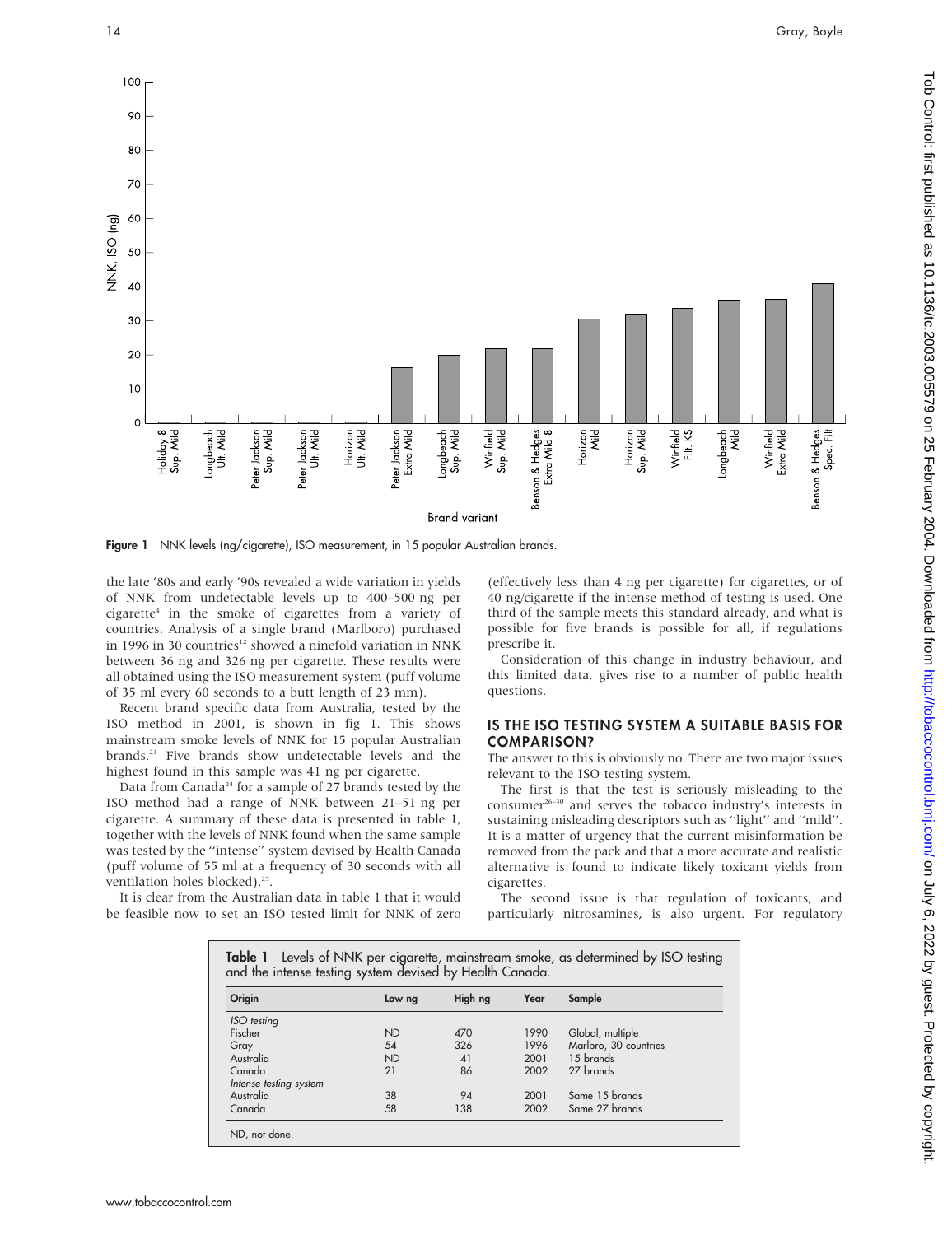purposes a comparative test is essential, and will necessarily be machine based (although validation tests in humans might be part of such a system). A two stage system has been proposed<sup>29</sup> and would be an improvement. However, the Canadian system has the merit of providing a high total smoke volume thereby revealing higher as well as more realistic levels of toxicants. It also blocks all filter ventilation, which is consistent with the abolition of filter ventilation which has been suggested<sup>27</sup> as a means of minimising compensatory smoking.

#### IS IT ACCEPTABLE THAT CARCINOGEN DOSE BE VARIED FOR FLAVOUR AND AROMA?

It may appear strange to even pose this question, but it seems that nitrosamine rich tobaccos are valued for this reason. A representative of the China Tobacco Industry made this point in a discussion at the meeting of the Scientific Advisory Committee of the World Health Organization in February 2002.31 Of course the answer to the specific question has to be a resounding no. Carcinogen dose should be as low as practicable and in the case of nitrosamines this is either zero or something very close to it.

#### CAN THIS TREND TOWARDS LOW NITROSAMINE CIGARETTES BE MADE GLOBAL?

The answer to this is yes, with some difficulty. The international tobacco trade is complicated, often based on an auction system, and the introduction of nitrosamine assays on unmanufactured tobacco would be difficult. Certainly regulations could enforce a prohibition on manufacture and sale of high nitrosamine tobacco, but both import and export regulation would be required by many countries, and would need to be applied to tobacco as well as tobacco products. While all this is possible in theory, in practice it is likely that the developed countries will protect themselves best and others probably not at all. Voluntary agreements arouse profound scepticism among public health policymakers. However, it may be that, in this case, fear of US style litigation may be a more potent driving force for the international tobacco industry (which has undergone substantial rationalisation in recent years) to remove nitrosamines from its products. Major brands at least carry identification marks, and random sampling on a global basis as has been done on an exploratory basis<sup>12</sup> would soon identify high nitrosamine products.

Such work is under way in the laboratories of the US Centers for Disease Control and Prevention in Atlanta<sup>32</sup> and has already revealed the same wide diversity of nitrosamine content in the tobacco of global cigarette brands referred to above. It may be that more monitoring of global brands will have a substantial effect on the behaviour of tobacco manufacturers, as might random sampling of smokers' urine for NNK breakdown products.

#### **CONCLUSION**

Removing one (removable) class of carcinogens will not produce a non-carcinogenic cigarette and, although it may contribute to a reduction in adenocarcinoma of the lung and larynx, it will do nothing for other causes of premature mortality such as heart disease. Setting upper limits for other carcinogens and toxins<sup>13-17 27</sup> <sup>33</sup> <sup>34</sup> is possible and urgent. The rationale for this policy is that reduction in dose is (very) likely to reduce effects on active smokers (but not in passive smokers).

This review establishes that clearly the knowledge exists to reduce nitrosamines to minimal levels and that this is occurring in Australia and likely to occur in the USA and Canada. Public health policymakers need to pay attention to this and further legislation could make this compulsory as

#### What this paper adds

Tobacco and tobacco smoke contain multiple carcinogens. Among the most important are the tobacco specific nitrosamines (TSNAs) of which NNK (4-(methylnitrosamino)-1-(3-pyridyl)-1-butanone) is perhaps the most important. NNK preferentially produces adenocarcinoma in animals, and DNA adducts in the lungs of humans with lung cancer.

Nitrosamines are formed during the curing process and can be reduced to near zero levels in both tobacco and tobacco smoke. The US and Canadian manufacturers are moving towards low nitrosamine tobaccos, and some Australian brands are already showing smoke levels of zero when measured by the ISO system. Policymakers need to attempt to make this process global.

well as global. However, this is not the end of the story by any means. Industry may claim that its TSNA reduction policy is in the context of their ''duty of care'' to its customers, but why did they not take this step years ago (when the technology was available)? It also begs the question about what else the industry knows and can do about carcinogens and toxins in its product. Removing TSNAs should be just the beginning.

#### ACKNOWLEDGEMENTS

This work was conducted within the framework of support from the Associazione Italiana per la Ricerca sul Cancro (Italian Association for Cancer Research).

#### Authors' affiliations .....................

N Gray, P Boyle, Division of Epidemiology and Biostatistics, European Institute of Oncology, Milan, Italy

#### **REFERENCES**

- 1 Peto R, Lopez AD, Boreham J, et al. Mortality from smoking in developed countries 1950–2000. Oxford: Oxford University Press, 1994.
- 2 National Cancer Institute. Risks associated with smoking cigarettes with low machine-measured yields of tar and nicotine. Bethesda, Maryland: US Department of Health and Human Services, National Institutes of Health, National Cancer Institute, 2001.
- 3 Fischer S, Spiegelhalder B, Eisenbarth J, et al. Investigations on the origin of tobacco-specific nitrosamines in mainstream smoke of cigarettes. Carcinogenesis 1990;11:723–30.
- 4 Fischer S, Spiegelhalder B, Preussmann R. Tobacco-specific nitrosamines in European and USA cigarettes. Arch Geschwulstforsch 1990;60:169–77.
- 5 Hoffmann D, Hoffmann I. The changing cigarette: chemical studies and bioassays. In: Risks Associated with smoking cigarettes with low machine-measured yields of tar and nicotine. Bethesda, Maryland: US Department of Health and Human Services, National Institutes of Health, National Cancer Institute, 2001:159–91.
- 6 Fischer S, Spiegelhalder B, Preussmann R. Tobacco-specific nitrosamines in commercial cigarettes: possibilities for reducing exposure. *IARC Sci Pub*<br>1991;**105**:489–92.
- 7 Hecht SS, Hoffmann D. N-nitroso compounds and tobacco-induced cancers in man. IARC Sci Publ 1991:54–61.
- 8 Hecht SS. Tobacco smoke carcinogens and lung cancer. J Natl Cancer Inst 1999;91:1194–210.
- 9 Hoffmann D, Brunnemann KD, Prokopczyk B, et al. Tobacco-specific N-nitrosamines and Areca-derived N-nitrosamines: chemistry, biochemistry, carcinogenicity, and relevance to humans. J Toxicol Environ Health 1994;41:1–52.
- 10 Hecht SS. DNA adduct formation from tobacco-specific N-nitrosamines. Mutat Res 1999;424:127–42.
- 11 Tobacco Agriculture and Star. Star Scientific. 2003. http:// www.starscientific.com/frame\_pages/agriculture\_frame.htm. (Accessed 2 February 2003).
- 12 Gray N, Zaridze D, Robertson C, et al. Variation within global cigarette brands in tar, nicotine, and certain nitrosamines: analytic study. Tobacco Control 2000;9:351.
- 13 Gray N, Boyle P. The regulation of tobacco and tobacco smoke. Ann Oncol 2000;11:909–14.
- 14 Gray N, Boyle P, Zatonski W. Tar concentrations in cigarettes and carcinogen content. Lancet 1998;352:787–8.